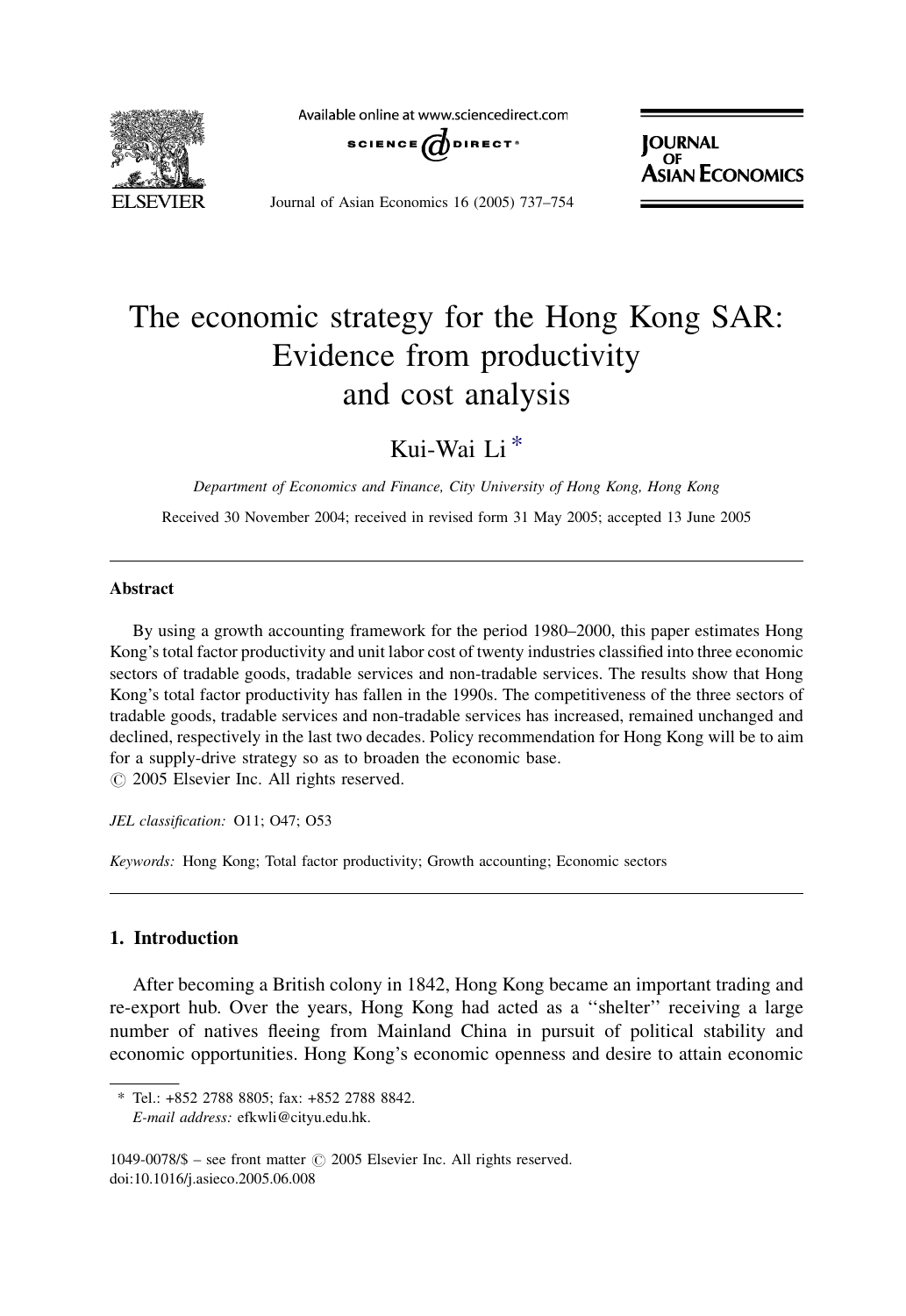security enabled Hong Kong to supply goods and services to the rest of the world. The rise in income and demand was the result of the successful outcome of the supply-driven economic strategy.

On July 1, 1997, Hong Kong became the Special Administrative Region (SAR) of the People's Republic of China. The Central People's Government in Beijing adopted the ''one country, two systems'' approach in the post-1997 Hong Kong. Since 1985, Hong Kong experienced economic revival and wealth appreciation, but the rapid growth was soon fuelled with speculation in stocks and properties in the early 1990s, resulting in the economic bubble that eventually burst after the outbreak of the Asian Financial Crisis (AFC) in 1997–1998. The economic problem facing the post-AFC Hong Kong economy was structural imbalances with unemployment rate exceeding 7% in 2002. Such short-term fiscal incentives as the creation of temporary employments and assistance to small- and medium-sized industries have been introduced. After the outbreak of the severe acute respiratory syndrome (SARS) in the spring of 2003, additional demand-driven solutions aimed to revive the Hong Kong economy, including the entry of visa-free Mainland travelers and the conclusion of two Closer Economic Partnership Agreements in 2003 and 2004 that permitted tariff-free exports of goods and services to Mainland were introduced. Economic optimism resulting from demand-driven policies has picked up and it is expected that when the new Disney Theme park opens in September 2005, the Hong Kong economy would have recovered considerably.

Table 1 shows that Hong Kong's macro-economy generally performed better in 1980s than in 1990s, and the first half of 1990s was better than the second half of 1990s. Strong reexports growth lasted till the first half of the 1990s, and export of services maintained high. Growth in domestic investment remained robust in the 1986–1995 decade. The average real GDP growth maintained at 6.56% in the 1980s and 5.1% in the 1990s. Beginning from the early 1990s, despite the large total export to GDP ratio, domestic export could not keep pace with its growth rate.

Post-AFC economic solutions advocated by the free-market school ([Enright, Scott, &](#page--1-0) [Dodwell, 1997;](#page--1-0) [Wong & Tao, 2000;](#page--1-0) [Imai, 2001\)](#page--1-0) supported demand-driven policies and argued that the Hong Kong economy can recover along with the rest of the world as the linked exchange rate shielded Hong Kong from price differentials. On the contrary, structural or supply-driven advocates ([Dodsworth & Mihaljek, 1997\)](#page--1-0) noted the structural

| I choute average growth rates in Tiong Kong's macrocconomic mulcators |                    |       |                    |           |                           |              |                     |
|-----------------------------------------------------------------------|--------------------|-------|--------------------|-----------|---------------------------|--------------|---------------------|
| Period average                                                        | Real<br><b>GDP</b> | DI    | Domestic<br>export | Re-export | <b>Services</b><br>export | Unemployment | Total<br>export/GDP |
| 1981-1985                                                             | 5.58               | 7.20  | 14.64              | 29.28     | 16.00                     | 3.82         | 77.30               |
| 1986-1990                                                             | 7.54               | 22.10 | 12.14              | 32.35     | 18.58                     | 1.66         | 102.78              |
| 1991-1995                                                             | 5.36               | 16.58 | 0.56               | 22.04     | 13.30                     | 2.18         | 118.07              |
| 1996-2000                                                             | 3.64               | 1.26  | $-4.62$            | 4.90      | 3.56                      | 4.16         | 113.66              |
| 1981-1990                                                             | 6.56               | 14.56 | 13.39              | 30.80     | 17.29                     | 2.74         | 90.04               |
| 1991-2000                                                             | 5.10               | 7.96  | $-2.03$            | 13.47     | 8.43                      | 3.17         | 115.86              |
| 2000-2004                                                             | 4.76               | 2.74  | $-5.48$            | 10.28     | 9.92                      | 6.40         | 133.22              |

Periodic average growth rates in Hong Kong's macroeconomic indicators

DI = domestic investment. Sources: Hong Kong Annual Digest of Statistics, Census and Statistics Department, various years.

Table 1